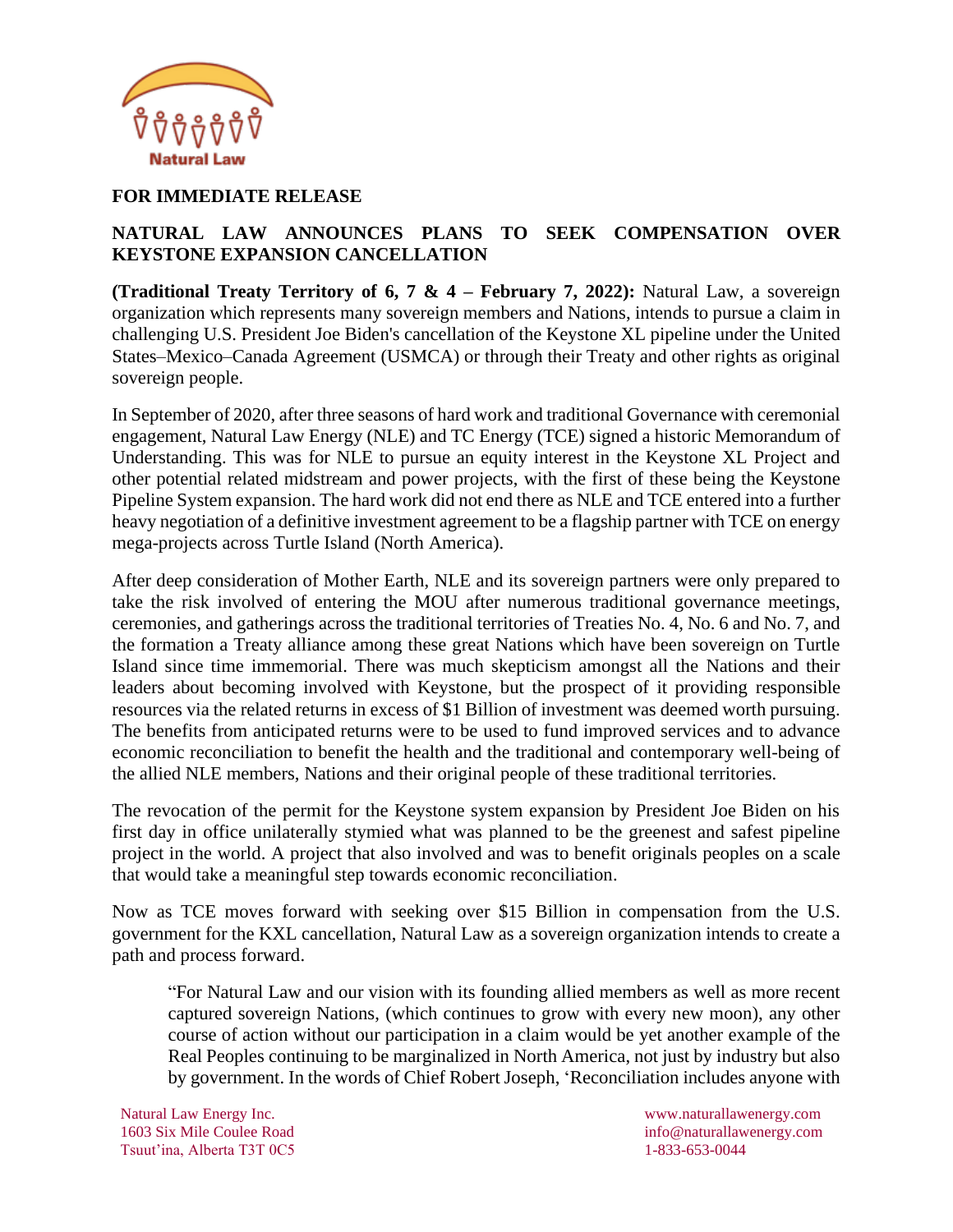

an open mind and an open heart who is willing to look into the future with a new way'." Travis Meguinis, CEO

"I came to this process with a big vision for our people and the generations to come. I stand by that vision and look forward to moving ahead with a claim." Alvin Francis, Chief Nekaneet First Nation

"The ceremonies we've held and traditional governance we've followed as leaders of our Nations, have brought us to a place of trust and partnership among Nations that we intend to honour and we intend to continue to grow." Leonard Standing On The Road, Chief Montana Cree Nation

Consistent with following our traditional hereditary governance (the blueprint left behind from treaty signing), and natural laws in partnership with our Indigenous sisters and brothers (all our relations) to create a path to health, success and prosperity for the next seven generations to come, Natural Law affirms its separate commitment to lead at the negotiating table with Canada for investment in the Trans Mountain Pipeline System. In doing so, Natural Law is honored and humbled to support sovereign Nations, Bands, and Tribes in taking their rightful place in this intergenerational economic reconciliation opportunity.

Guja, hiy hiy. washata, huych'qa